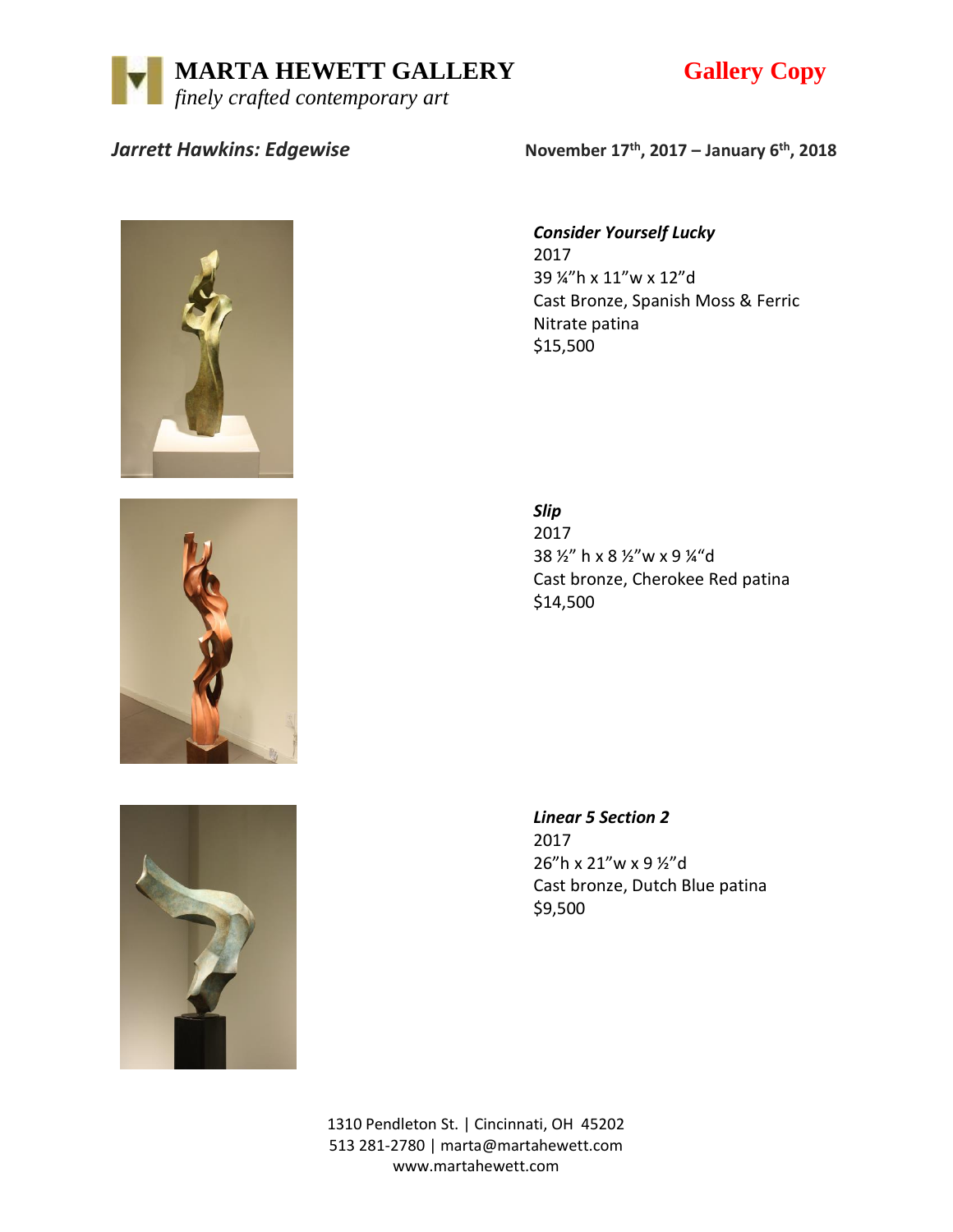



## *Jarrett Hawkins: Edgewise*





**, 2017 – January 6th, 2018**

*Slide*

2017 50 5/8"h x 16"w x 12"d Cast bronze, Idaho Granite patina \$32,000

*Stele (there is no us)* 2017 76 ½"h x 14 ½" w x 14"d Cast bronze, Spanish Moss patina \$45,000

*Koan II* 49"h x 13 ½"w x 11 ½"d 2017 Cast bronze, Silver Nitrate patina \$30,000

1310 Pendleton St. | Cincinnati, OH 45202 513 281-2780 | marta@martahewett.com www.martahewett.com